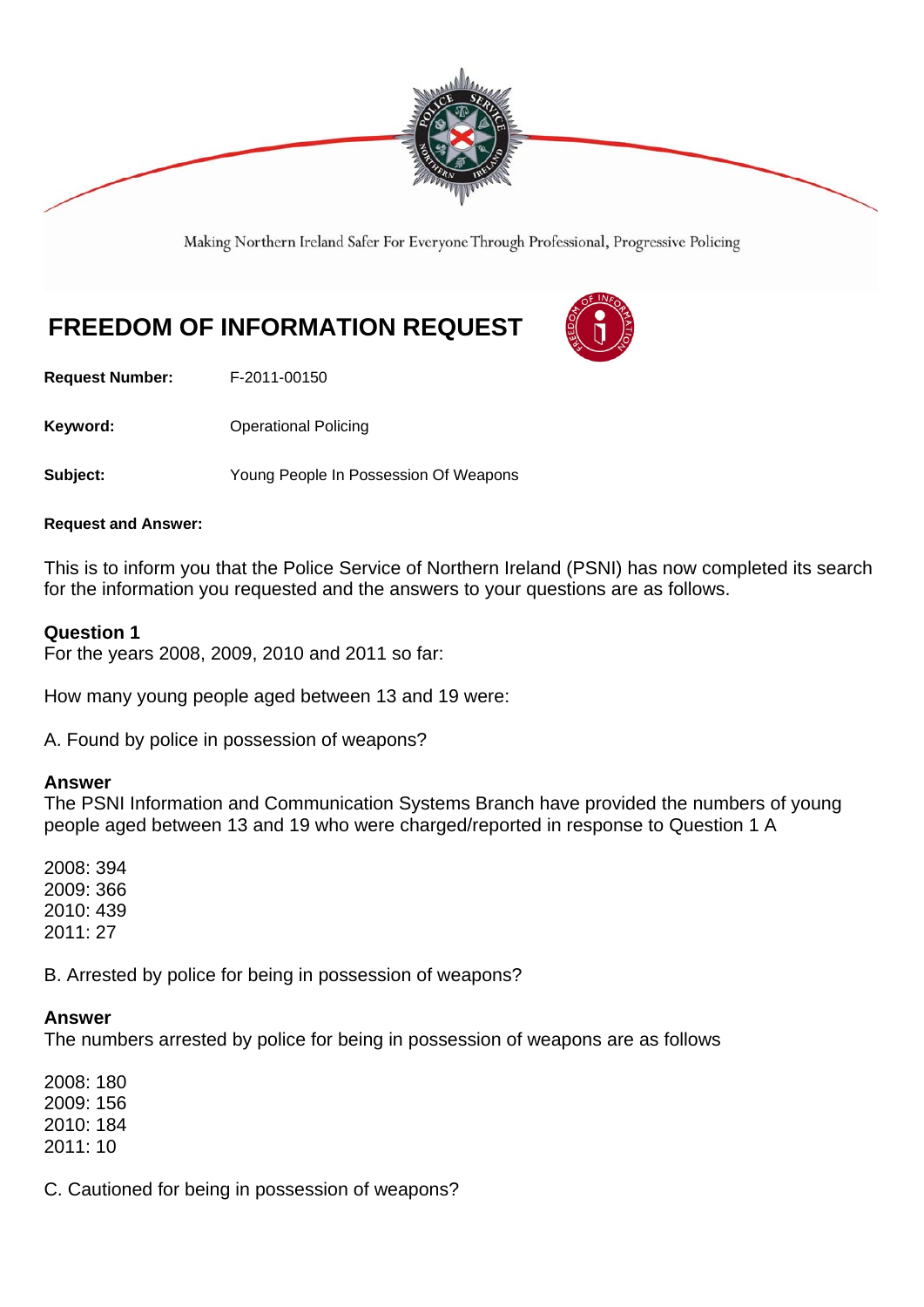#### **Answer**

2008: 14 2009: 5 2010: 65 2011: 13

## **Question 2**

For the question above, could you please provide a breakdown as to the numbers of each kind of weapons that were found? (i.e. types of knives, types of guns, etc.)

## **Answer**

The PSNI Information and Communication Systems Department have advised that the systems within the PSNI are unable to be interrogated to such a level that would enable us to provide the kind of weapons that were found. Under our Section 16 duty to advise and assist we have provided a breakdown of the actual offences the figures in answers to question 1 refer to and I hope you will find this useful. The offences concerned relate to details of "weapons", "blade or point" or "knife".

## **A. Found by police in possession of weapons? (detected)**

**2008**:

- (305) possessing offensive weapon in public place
- (44) armed with offensive weapon with intent to commit offence
- (41) possessing article with blade or point in public place
- (2) possession etc. Of a prohibited weapon (discharge of electricity or noxious gas/liquid)
- (1) possessing offensive weapon on school premises
- (1) possessing article with blade or point on school premises

#### **2009:**

- (278) possessing offensive weapon in public place
- (9) possession etc. of a prohibited weapon (discharge of electricity or noxious gas/liquid)
- (45) armed with offensive weapon with intent to commit offence
- (31) possessing article with blade or point in public place
- (1) possessing article with blade or point on school premises
- (2) possessing offensive weapon on school premises

#### **2010:**

- (68) armed with offensive weapon with intent to commit offence
- (311) possessing offensive weapon in public place
- (54) possessing article with blade or point in public place
- (1) possessing article with blade or point on school premises
- (5) possession etc. of a prohibited weapon (discharge of electricity or noxious gas/liquid)

## **2011:**

- (18) possessing offensive weapon in public place
- (3) possessing article with blade or point in public place
- (6) armed with offensive weapon with intent to commit offence

#### **B. Arrested by police for being in possession of weapons? (detected and arrested) 2008:**

- 
- (145) possessing offensive weapon in public place
- (20) possessing article with blade or point in public place
- (13) armed with offensive weapon with intent to commit offence
- (1) possession etc. of a prohibited weapon (discharge of electricity or noxious gas/liquid)
- (1) possessing article with blade or point on school premises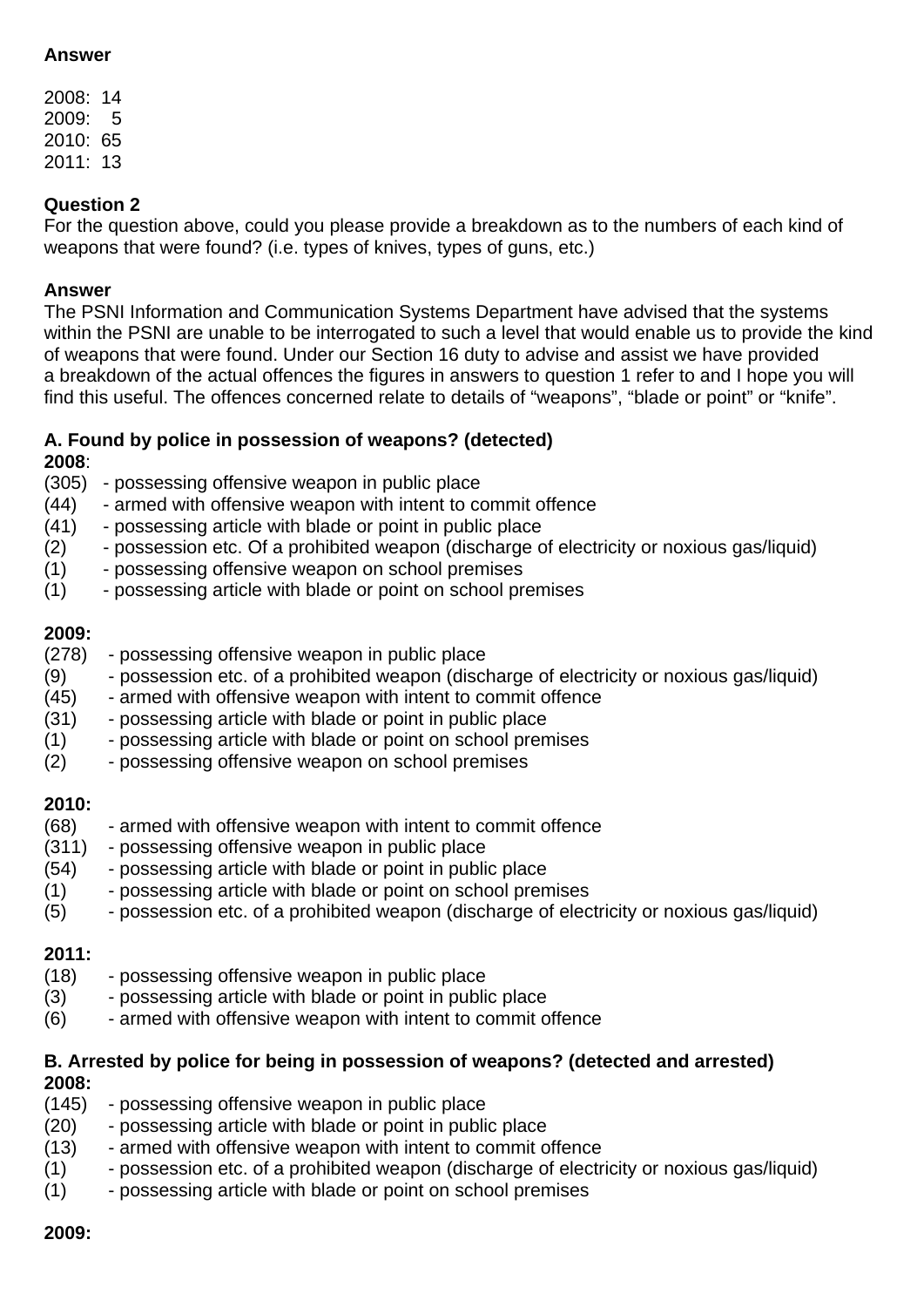- (124) possessing offensive weapon in public place
- (7) possession etc. of a prohibited weapon (discharge of electricity or noxious gas/liquid)
- (15) possessing article with blade or point in public place
- (10) armed with offensive weapon with intent to commit offence

- (25) possessing article with blade or point in public place
- (136) possessing offensive weapon in public place
- (21) armed with offensive weapon with intent to commit offence
- (2) possession etc. of a prohibited weapon (discharge of electricity or noxious gas/liquid)

## **2011:**

- (3) armed with offensive weapon with intent to commit offence
- (6) possessing offensive weapon in public place
- (1) possessing article with blade or point in public place

## **C. Cautioned for being in possession of weapons?**

## **2008:**

- (12) possessing offensive weapon in public place
- (2) possessing offensive weapon on school premises

#### **2009:**

- (1) possessing offensive weapon in public place
- (4) possessing article with blade or point on school premises

#### **2010:**

- (49) possessing offensive weapon in public place
- (13) possessing article with blade or point in public place
- (2) possessing offensive weapon on school premises
- (1) armed with offensive weapon with intent to commit offence

## **2011:**

- (12) possessing offensive weapon in public place
- (1) possessing article with blade or point in public place

## **Question 3**

For the questions 1 and 2 above, please provide a breakdown as to where these arrests/finds/cautions took place? (i.e. county, town or city)

## **Answer**

The breakdown has been provided below illustrating the District Command Unit (DCU) of arrest and with regard to cautions the DCU the offence occurred in.

#### **A. Found by police in possession of weapons? (detected) 2008:**

| dcu of arrest | count |
|---------------|-------|
| <b>BELN</b>   | 54    |
| <b>COLE</b>   | 41    |
| <b>BELS</b>   | 34    |
| <b>CRAI</b>   | 26    |
| <b>FERM</b>   | 19    |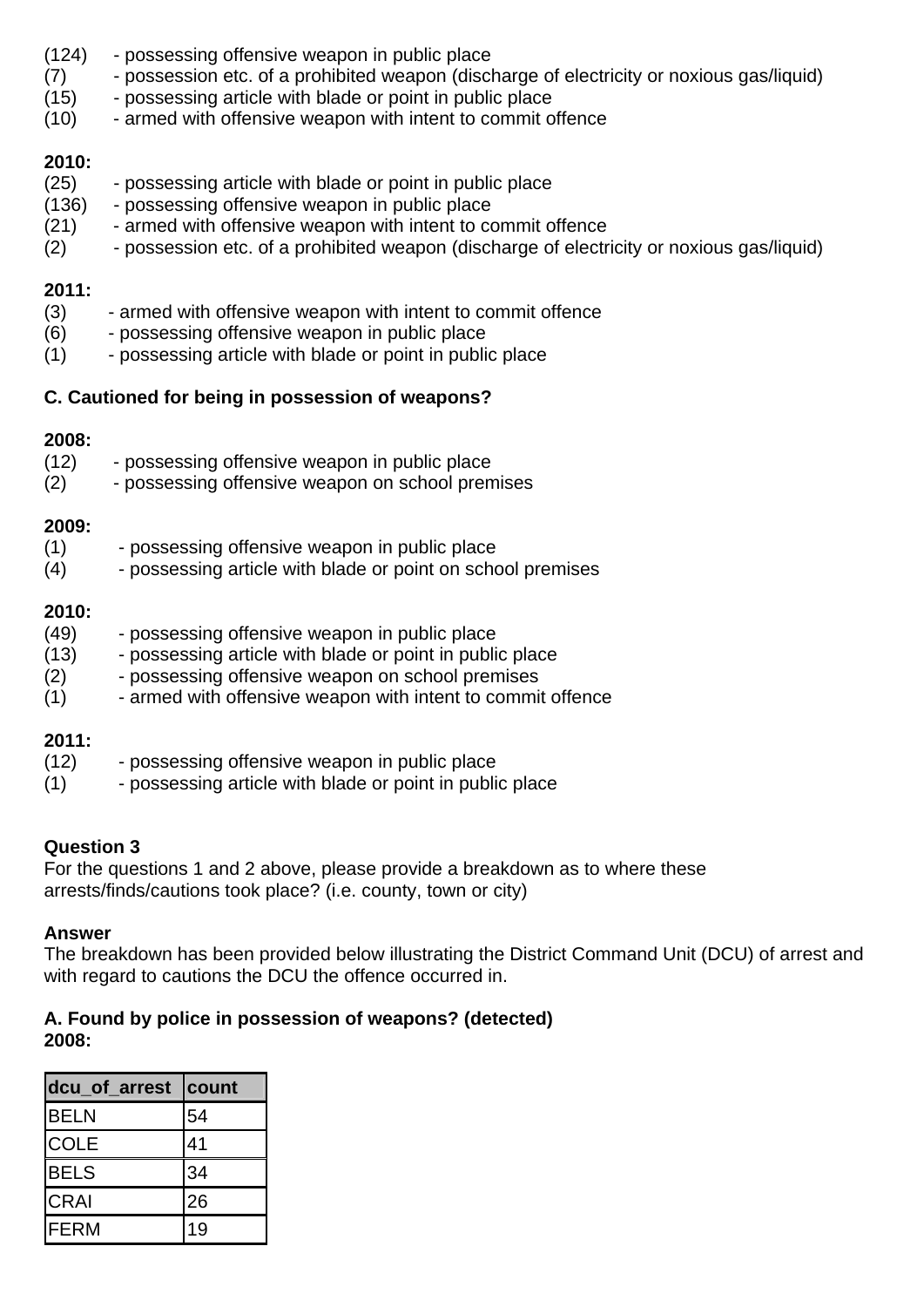| <b>BELW</b> | 19             |
|-------------|----------------|
| LISB        | 19             |
| <b>DOWN</b> | 19             |
| <b>NEWM</b> | 18             |
| <b>FOYL</b> | 16             |
| <b>OMAG</b> | 16             |
| ARMA        | 14             |
| <b>BELE</b> | 14             |
| <b>NABB</b> | 13             |
| <b>NDOW</b> | 13             |
| <b>ANTR</b> | 11             |
| <b>BANB</b> | 10             |
| <b>BMEN</b> | 9              |
| <b>DAST</b> | 8              |
| <b>COOK</b> | 5              |
| <b>STRB</b> | 4              |
| LARN        | 3              |
| <b>CREA</b> | 3              |
| <b>CFER</b> | $\overline{2}$ |
| <b>LIMA</b> | $\overline{2}$ |
| <b>MOYL</b> | $\mathbf 1$    |
| <b>ARDS</b> | 1              |

| dcu_of_arrest | count |
|---------------|-------|
| <b>BELS</b>   | 54    |
| <b>BELN</b>   | 46    |
| <b>CRAI</b>   | 33    |
| <b>LISB</b>   | 28    |
| <b>ANTR</b>   | 21    |
| <b>FOYL</b>   | 20    |
| <b>COLE</b>   | 17    |
| <b>BELE</b>   | 16    |
| <b>DOWN</b>   | 15    |
| <b>NEWM</b>   | 15    |
| <b>FERM</b>   | 15    |
| <b>BMEN</b>   | 12    |
| <b>ARDS</b>   | 10    |
| <b>NABB</b>   | 9     |
| BELW          | 8     |
| <b>BANB</b>   | 7     |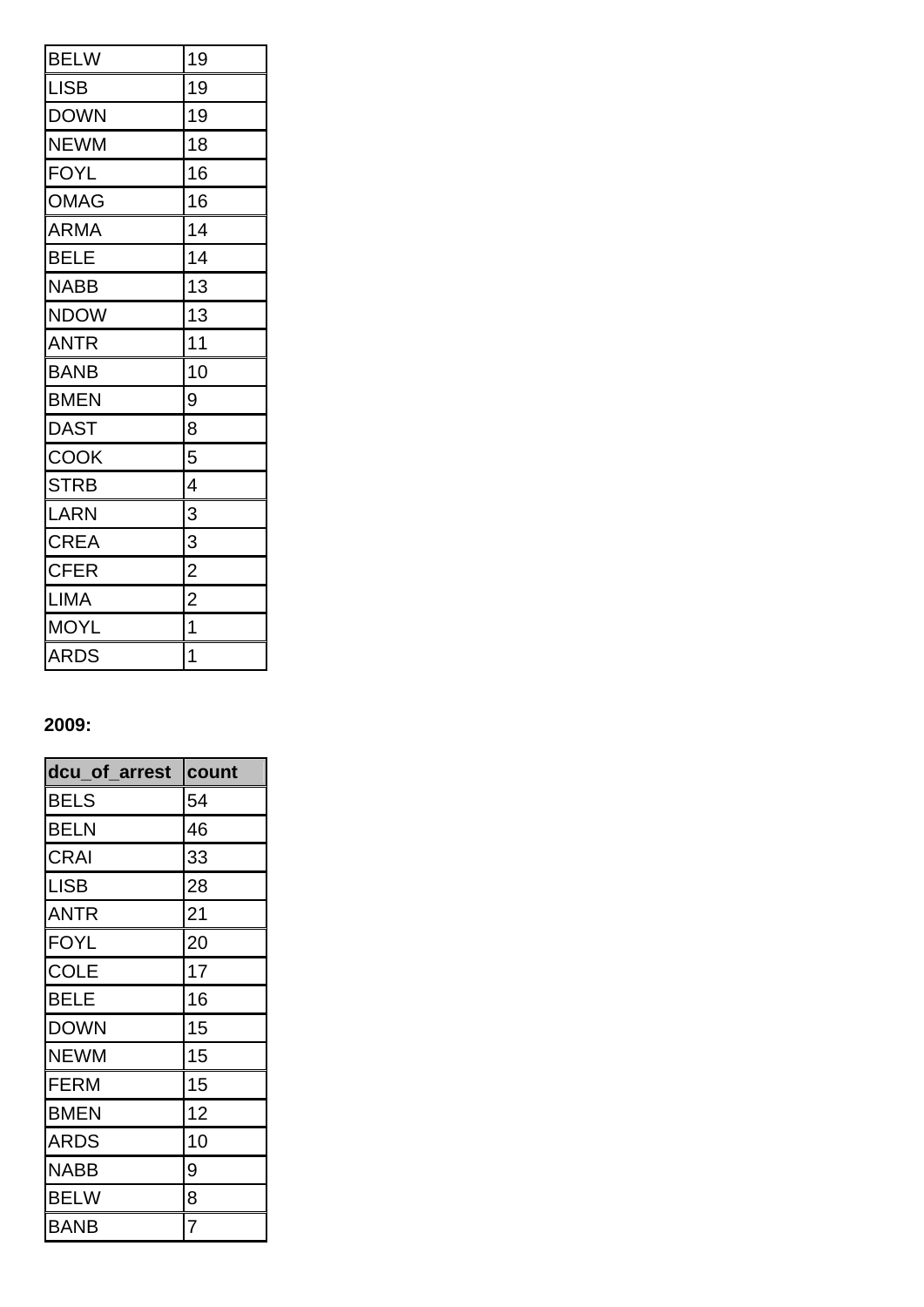| <b>OMAG</b> | $\overline{7}$ |
|-------------|----------------|
| <b>ARMA</b> | 6              |
| <b>DAST</b> | 5              |
| <b>COOK</b> | 4              |
| <b>BMON</b> | 3              |
| <b>STRB</b> | 3              |
| <b>NDOW</b> | 3              |
| <b>CREA</b> | 3              |
| <b>CFER</b> | $\overline{2}$ |
| <b>LIMA</b> | $\overline{2}$ |
| <b>MFEL</b> |                |
| <b>MOYL</b> |                |

| dcu_of_arrest | count          |
|---------------|----------------|
| <b>BELS</b>   | 51             |
| <b>BELN</b>   | 48             |
| <b>BELW</b>   | 34             |
| <b>CRAI</b>   | 29             |
| <b>FOYL</b>   | 28             |
| <b>DOWN</b>   | 27             |
| <b>ANTR</b>   | 25             |
| <b>LISB</b>   | 22             |
| <b>FERM</b>   | 18             |
| <b>BMEN</b>   | 17             |
| <b>NABB</b>   | 16             |
| <b>NEWM</b>   | 15             |
| <b>NDOW</b>   | 14             |
| <b>COLE</b>   | 14             |
| <b>BELE</b>   | 11             |
| <b>BANB</b>   | 10             |
| <b>DAST</b>   | 10             |
| <b>LIMA</b>   | 9              |
| <b>STRB</b>   | 9              |
| <b>ARDS</b>   | 8              |
| <b>MFEL</b>   | 5              |
| <b>BMON</b>   | 5              |
| <b>LARN</b>   | 4              |
| <b>COOK</b>   | 3              |
| <b>OMAG</b>   | 3              |
| <b>CREA</b>   | $\overline{c}$ |
| CFER          | $\overline{1}$ |
|               |                |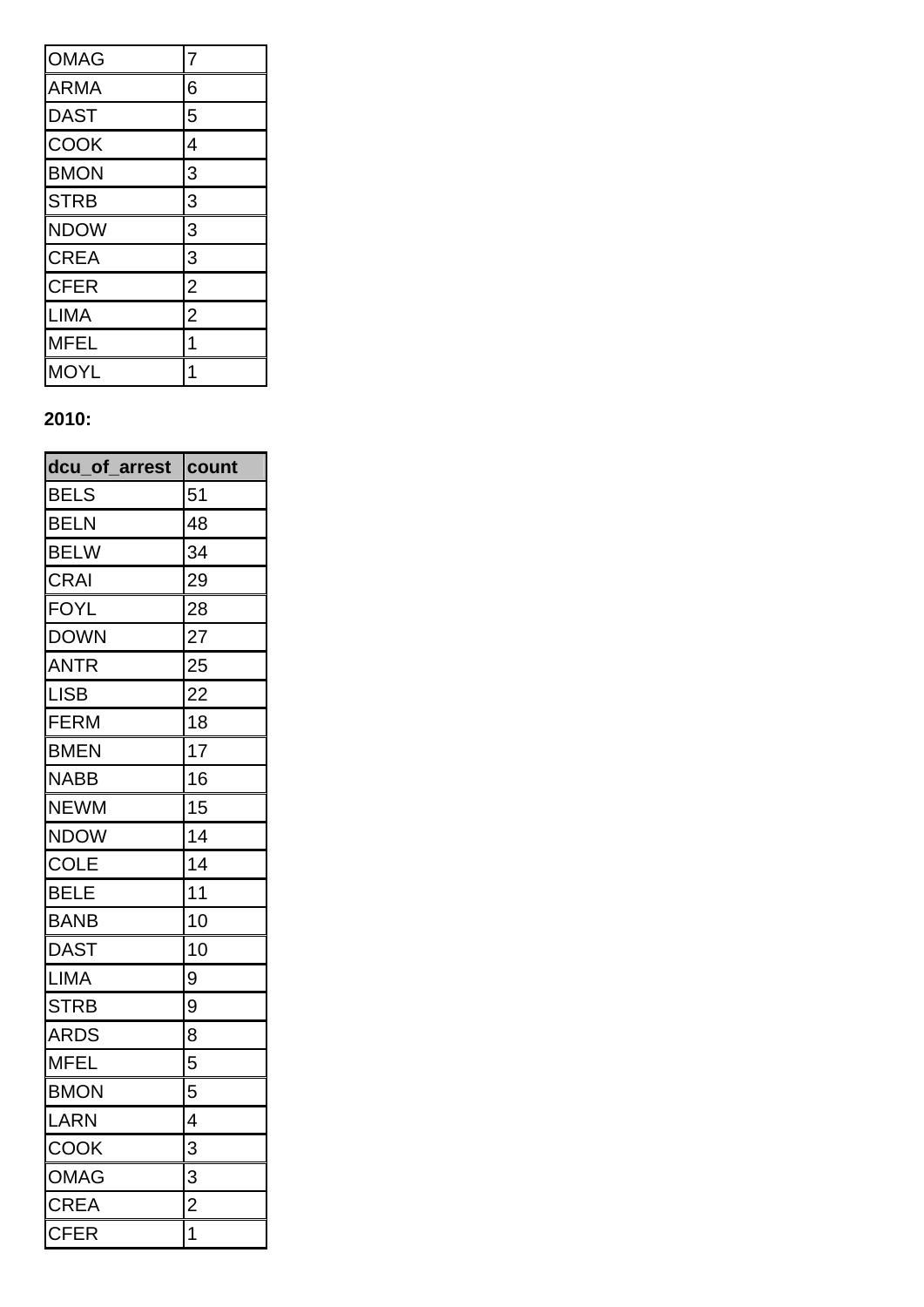| dcu of arrest | count          |
|---------------|----------------|
| <b>BELN</b>   | 5              |
| <b>NEWM</b>   | 3              |
| <b>LISB</b>   | 3              |
| <b>DOWN</b>   | 3              |
| <b>BELS</b>   | 3              |
| BMEN          | $\overline{2}$ |
| <b>NDOW</b>   | 1              |
| NABB          | 1              |
| <b>MOYL</b>   | 1              |
| LIMA          | 1              |
| <b>FOYL</b>   | 1              |
| <b>DAST</b>   | 1              |
| BELW          | 1              |
| <b>BANB</b>   |                |

## **B. Arrested by police for being in possession of weapons? (detected and arrested)**

| arrest dcu  | count |
|-------------|-------|
| BELN        | 24    |
| <b>BELS</b> | 19    |
| <b>COLE</b> | 19    |
| <b>CRAI</b> | 11    |
| <b>FERM</b> | 9     |
| NEWM        | 8     |
| <b>BELE</b> | 8     |
| <b>FOYL</b> | 8     |
| <b>ANTR</b> | 8     |
| <b>NDOW</b> | 7     |
| <b>BANB</b> | 7     |
| <b>LISB</b> | 7     |
| OMAG        | 6     |
| <b>DAST</b> | 6     |
| <b>BMEN</b> | 6     |
| COOK        | 5     |
| <b>DOWN</b> | 5     |
| <b>BELW</b> | 4     |
|             |       |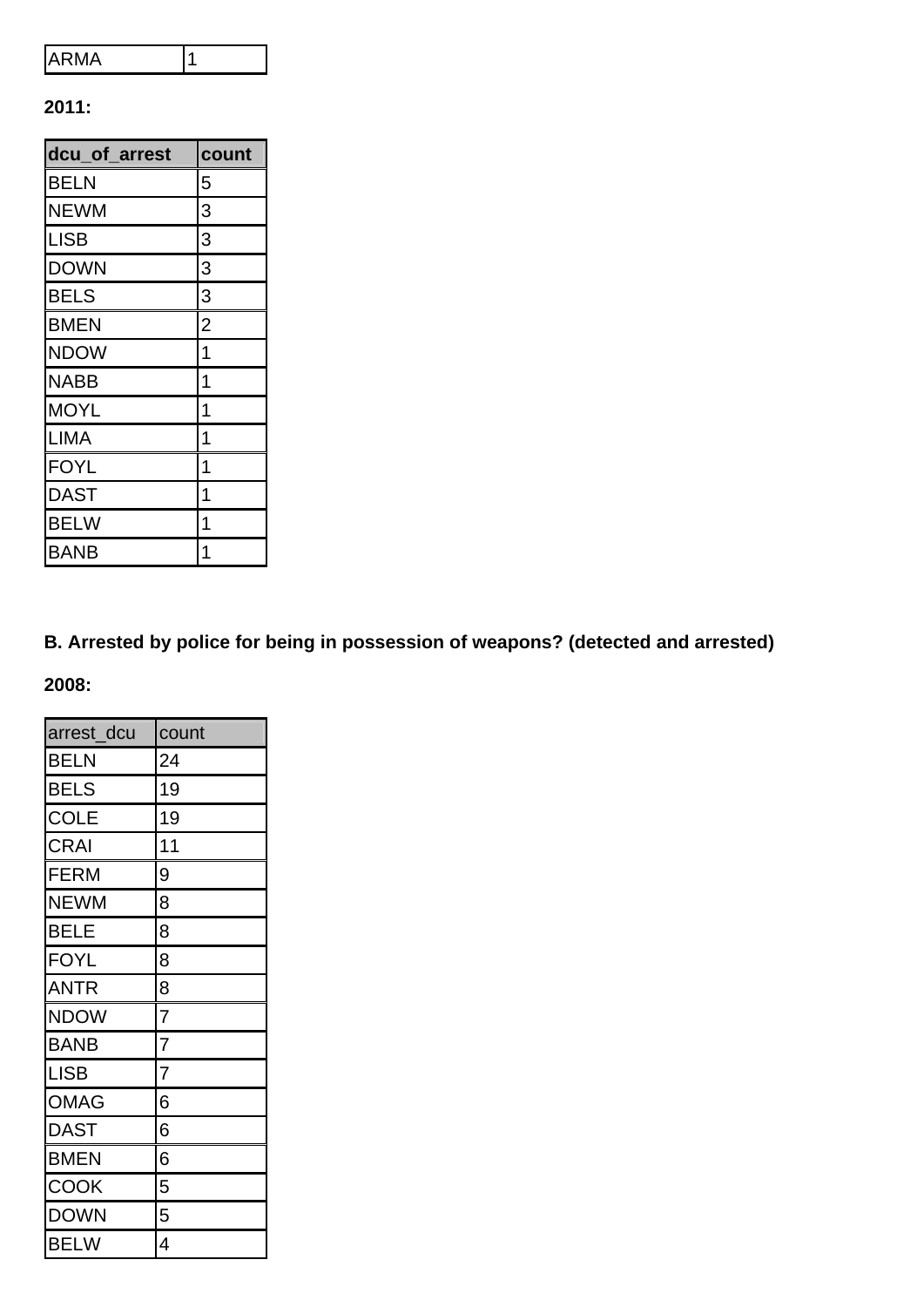| <b>NABB</b> | 3              |
|-------------|----------------|
| <b>ARMA</b> | 3              |
| <b>STRB</b> | $\overline{2}$ |
| <b>CREA</b> | $\overline{2}$ |
| <b>CFER</b> |                |
| LARN        |                |
| <b>ARDS</b> |                |

| arrest_dcu  | count          |
|-------------|----------------|
| <b>BELS</b> | 26             |
| <b>BELN</b> | 22             |
| <b>LISB</b> | 11             |
| FERM        | 11             |
| <b>CRAI</b> | 11             |
| <b>ANTR</b> | 10             |
| <b>FOYL</b> | 8              |
| <b>COLE</b> | $\overline{7}$ |
| <b>ARDS</b> | $\overline{7}$ |
| <b>BMEN</b> | 6              |
| <b>BELE</b> | 5              |
| <b>DOWN</b> | 5              |
| <b>BELW</b> | 4              |
| <b>BMON</b> | 4              |
| <b>COOK</b> | 3              |
| <b>DAST</b> | $\overline{2}$ |
| <b>NABB</b> | $\overline{2}$ |
| <b>NDOW</b> | $\overline{2}$ |
| <b>NEWM</b> | $\overline{c}$ |
| <b>BANB</b> | $\overline{2}$ |
| <b>OMAG</b> | $\overline{2}$ |
| <b>CFER</b> | $\overline{c}$ |
| <b>STRB</b> | $\mathbf 1$    |
| <b>ARMA</b> | 1              |

| arrest_dcu  | count |
|-------------|-------|
| <b>BELS</b> | 21    |
| <b>FOYL</b> | 16    |
| <b>BELN</b> | 13    |
| <b>BELW</b> | 13    |
| <b>CRAI</b> |       |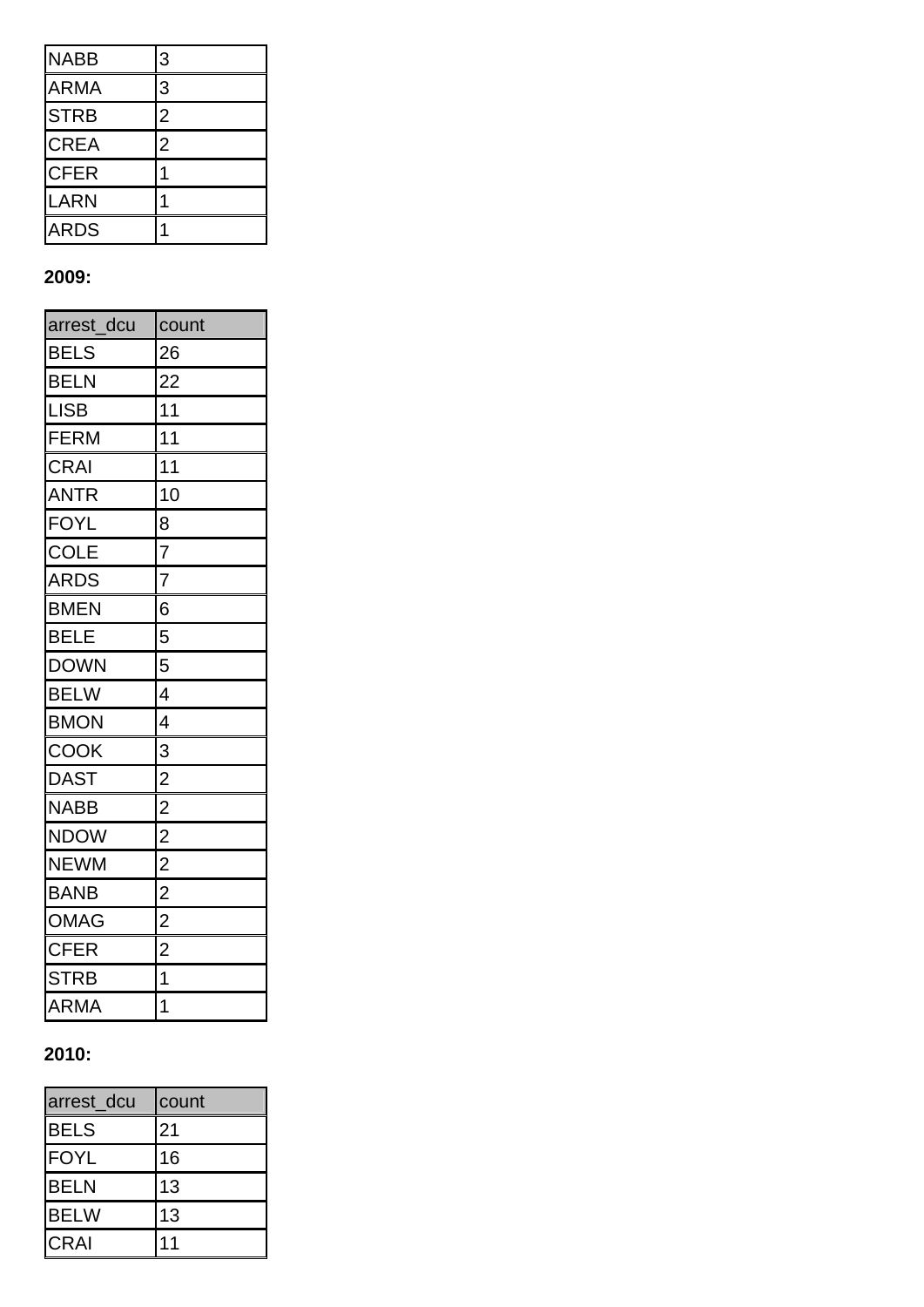| <b>LISB</b> | 11             |
|-------------|----------------|
| <b>NABB</b> | 10             |
| <b>BMEN</b> | 10             |
| <b>ANTR</b> | 9              |
| <b>DOWN</b> | 9              |
| <b>FERM</b> | 8              |
| BANB        | 7              |
| <b>COLE</b> | 6              |
| <b>NEWM</b> | 6              |
| <b>NDOW</b> | 5              |
| <b>ARDS</b> | 5              |
| <b>DAST</b> | 5              |
| <b>LIMA</b> | 4              |
| <b>STRB</b> | 3              |
| <b>BELE</b> | 3              |
| LARN        | $\overline{2}$ |
| <b>COOK</b> | $\overline{2}$ |
| <b>MFEL</b> | $\overline{c}$ |
| <b>OMAG</b> | $\overline{2}$ |
| ARMA        | 1              |

| arrest_dcu  | count |
|-------------|-------|
| <b>NEWM</b> |       |
| <b>NABB</b> |       |
| <b>MOYL</b> |       |
| <b>LISB</b> | 1     |
| <b>FOYL</b> |       |
| <b>FERM</b> | 1     |
| <b>BELS</b> |       |
| <b>BELN</b> |       |
| <b>BANB</b> | 1     |
| ANTR        |       |

## **C. Cautioned for being in possession of weapons?**

| offence_dcu count |   |
|-------------------|---|
| <b>ANTR</b>       |   |
| <b>BELN</b>       | 2 |
| <b>BANB</b>       |   |
| <b>INEWM</b>      |   |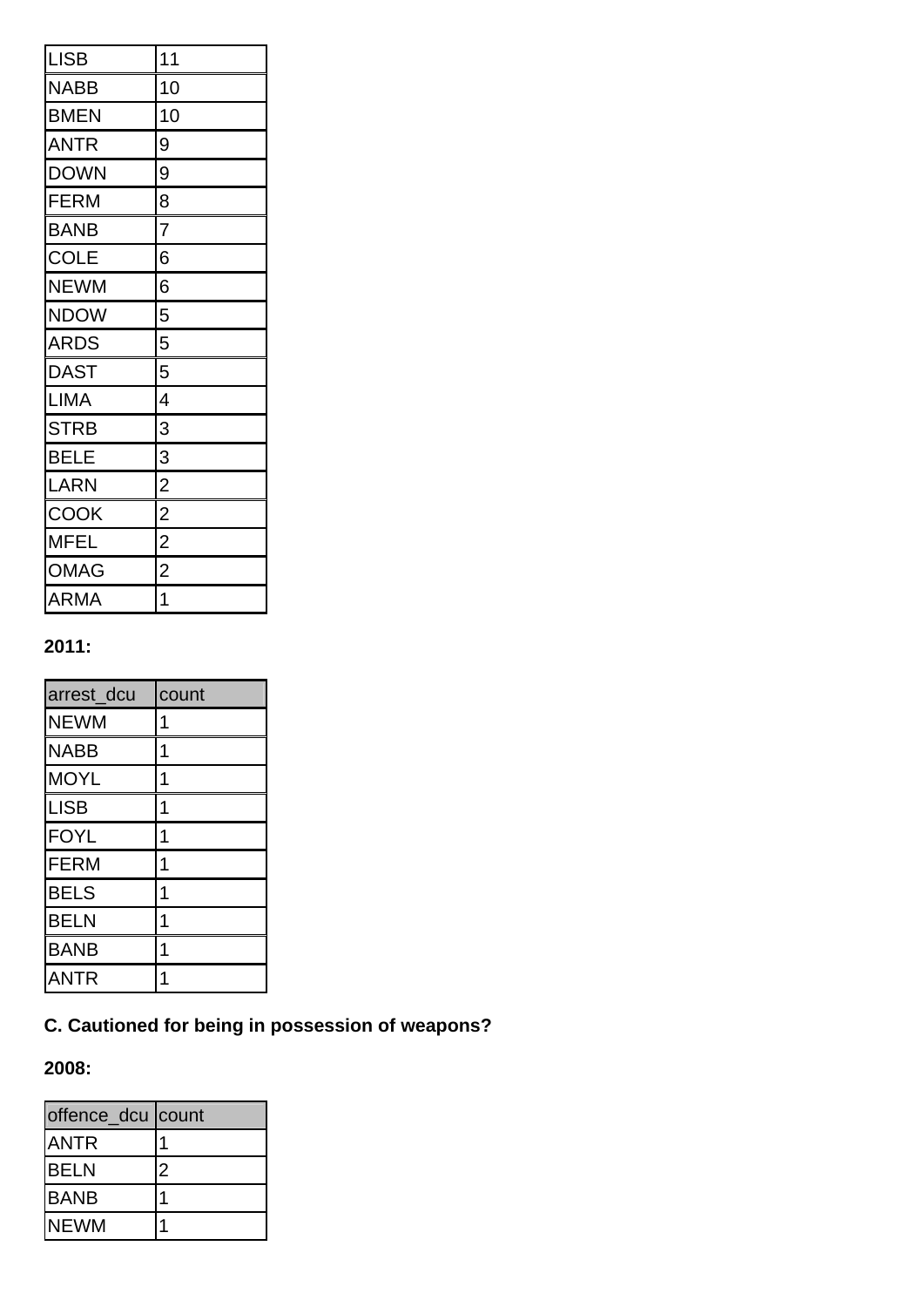| <b>BELS</b> |                |
|-------------|----------------|
| FERM        |                |
| LARN        |                |
| <b>DOWN</b> |                |
| <b>NDOW</b> | $\overline{2}$ |
| <b>OMAG</b> |                |
| <b>CRAI</b> |                |
| <b>BELE</b> |                |

| offence_dcu count |  |
|-------------------|--|
| <b>ANTR</b>       |  |
| <b>NEWM</b>       |  |

## **2010:**

| offence_dcu count       |                |
|-------------------------|----------------|
| <b>BELE</b>             | 8              |
| <b>NABB</b>             | 6              |
| <b>FERM</b>             | 6              |
| <b>Not</b><br>Specified | 6              |
| <b>COLE</b>             | 5              |
| <b>ANTR</b>             | 4              |
| <b>NDOW</b>             | 4              |
| <b>BELS</b>             | 4              |
| <b>ARDS</b>             | 3              |
| <b>FOYL</b>             | 3              |
| <b>BELN</b>             | 3              |
| <b>BELW</b>             | 3              |
| ARMA                    | $\overline{2}$ |
| <b>CRAI</b>             | $\overline{c}$ |
| <b>OMAG</b>             | $\overline{2}$ |
| CREA                    | 1              |
| <b>LISB</b>             | 1              |
| <b>NEWM</b>             | 1              |
| <b>BMEN</b>             | 1              |

| offence_dcu count |  |
|-------------------|--|
| <b>NEWM</b>       |  |